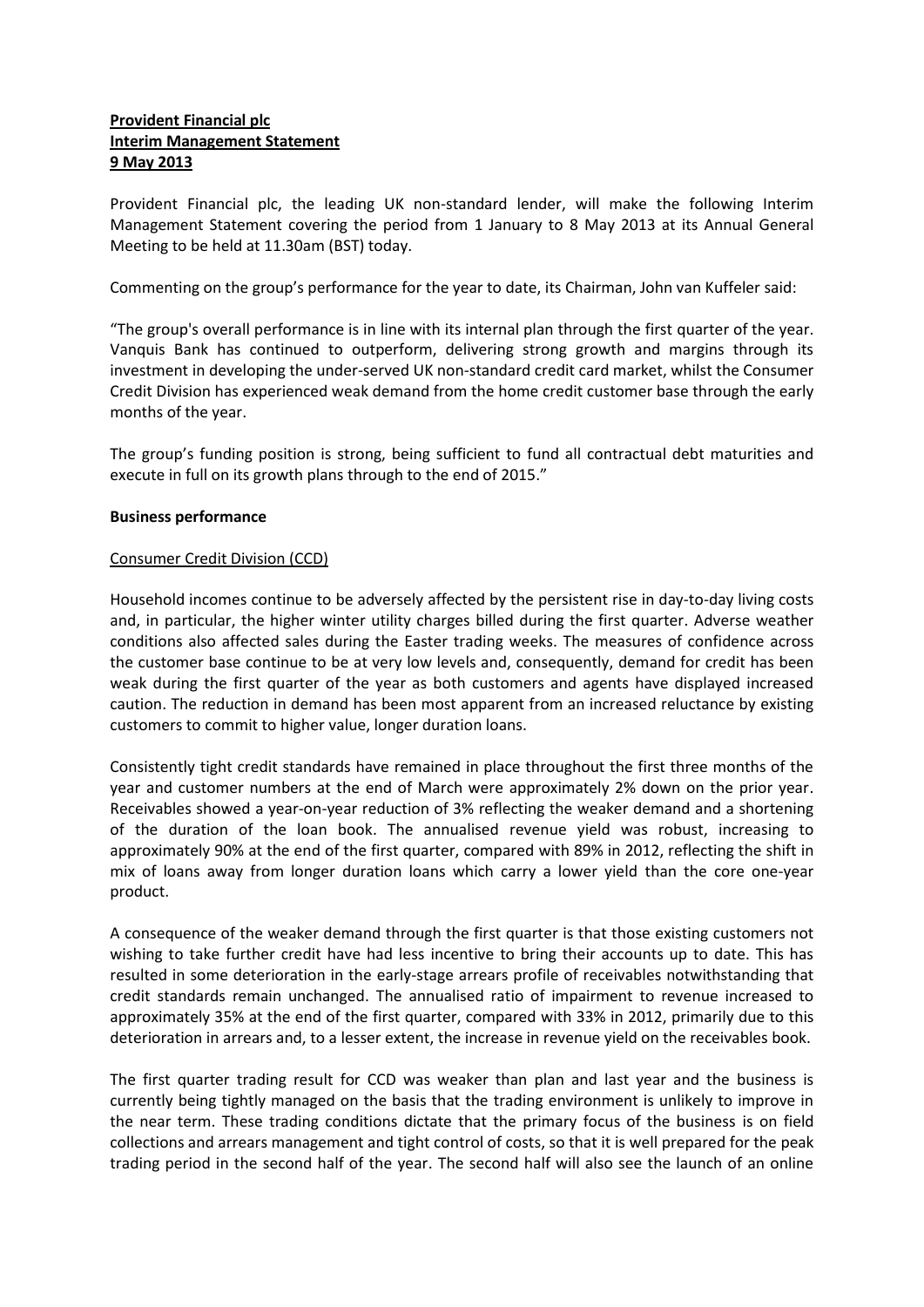customer portal together with a reloadable prepaid card as part of the ongoing medium-term business effectiveness programme.

## Vanquis Bank

Vanquis Bank continues to experience strong demand from developing the under-served nonstandard UK credit card market and has continued to generate strong growth and margins through the first quarter of the year.

The strong momentum from the customer acquisition programme has continued through the first quarter of the year. Against unchanged underwriting standards, the business grew its customer base to 952,000 at the end of March, up from 899,000 at the start of the year, maintaining year-on-year growth of a little over 30%. Growth in customer numbers combined with the credit line increase programme supported year-on-year first quarter receivables growth of 42%.

Vanquis Bank customers are typically in more regular employment than home credit customers although the business is considerably less sensitive to changes in the employment market than mainstream card issuers. UK unemployment has remained relatively stable through the first quarter of the year. The combination of stable market conditions and the application of consistently tight underwriting has resulted in delinquency levels returning to the record low for the business established in autumn 2012, following the normal post-Christmas seasonal increase.

As previously indicated, stable delinquency levels have resulted in the annualised risk-adjusted margin moderating since it is no longer benefitting from the progressive reduction in delinquency levels seen over the period from mid-2010 through to autumn 2012. Accordingly, the annualised riskadjusted margin in the first quarter of the year was approximately 34% compared with 35% in 2012. It remains well ahead of the minimum target for the business of 30%.

Tight underwriting standards will remain in place as a cautious positioning of the business against the risk of any deterioration in the UK employment market.

Overall, Vanquis Bank's first quarter performance was ahead of plan and substantially ahead of the first quarter of 2012.

The Polish pilot operation is progressing in line with plan. The main focus continues to be on refining the underwriting and credit tools relevant to the target customer segments and distribution through its chosen broker and internet channels. A full report on the results of the pilot will be included with the half-year results. The pilot is expected to incur costs of between £3m and £4m through to the end of the first half of 2013.

## **Funding and capital**

The group has further strengthened its funding and liquidity positions during the first quarter of the year through the issue of its fourth retail bond, raising £65m at a coupon of 6.0% and duration of eight and a half years.

The retail deposits programme at Vanquis Bank has increased from £327m at the start of the year to £379m at the end of the first quarter. This represents 56% of Vanquis Bank's receivables compared with the maximum FSA permitted level of up to 90%. The group's committed debt facilities at 31 March 2013 provided headroom of £319m. Including the additional retail deposits capacity available to Vanquis Bank, total funding capacity amounted to £493m. This is sufficient to fund maturities and the group's projected growth through to the end of 2015.